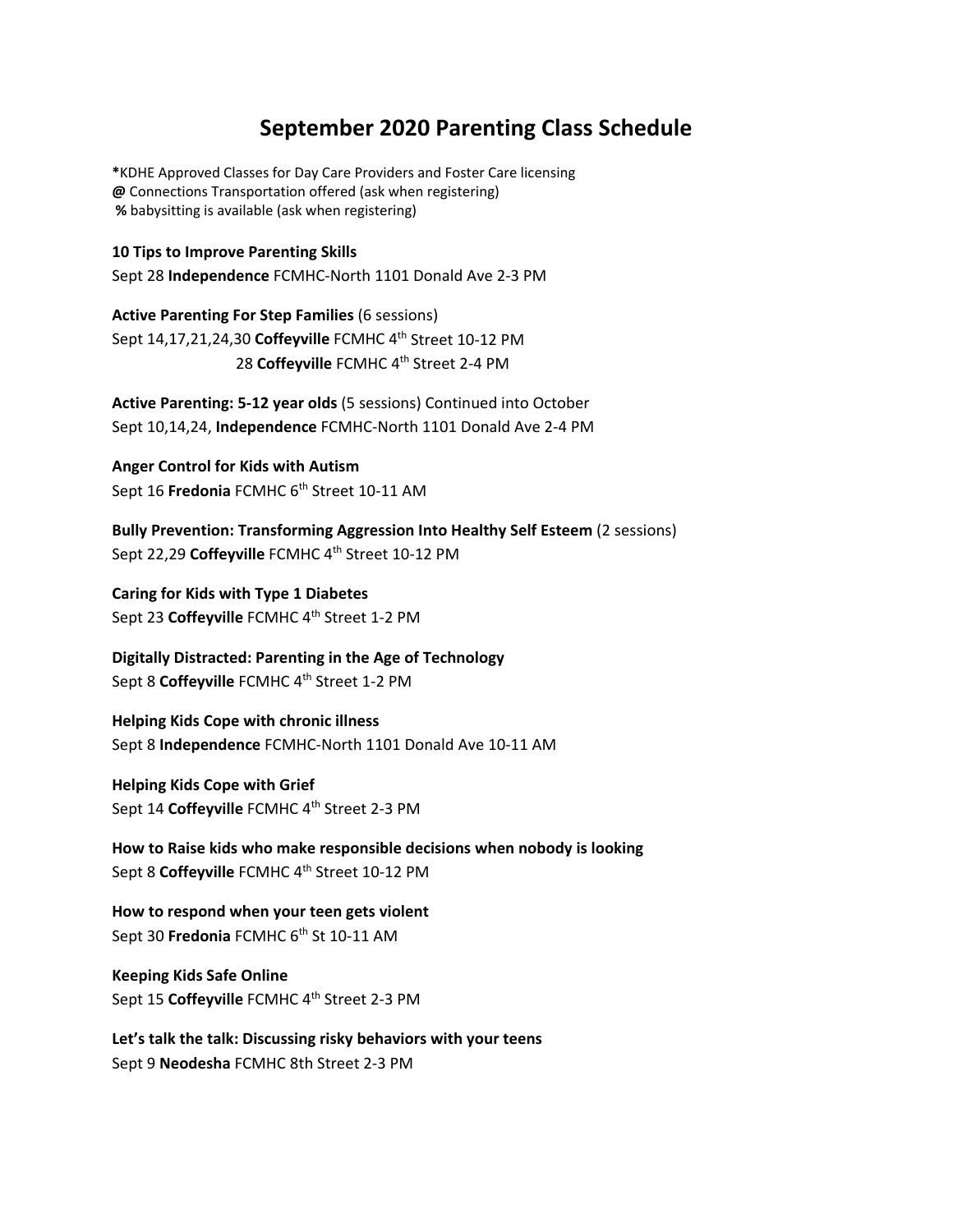**Nurturing the Blended Family** Sept 9 **Coffeyville** FCMHC 4th Street 10-11 AM

**Parent Education Support Group** Sept 4,11,18,25 **Independence** FCMHC-North 1101 Donald Ave 10-11 AM Sept 30 Coffeyville FCMHC 1601 W. 4<sup>th</sup> St 1-2 PM

**Parenting By personality** Sept 17 **Coffeyville** FCMHC 4th Street 2-3 PM

**Parenting for school success**  Sept 21 **Independence** FCMHC-North 1101 Donald Ave 2-4 PM

**Parenting Kids with Anxiety** Sept 10 **Coffeyville** FCMHC 4th Street 10-11 AM

**Parenting the love and logic Way (Continued into October)**  Sept 1,8,15,22,29 **Independence** FCMHC-North 1101 Donald Ave 2-3 PM

**Positive Parenting for Preteens** Sept 23 **Neodesha** FCMHC 8th St 2-3 PM

**Preventing Power Struggles**  Sept 14 **Independence** FCMHC-North 1101 Donald Ave 10-11 AM

**Raising Your Grandchild** Sept 9 **Coffeyville** FCMHC 4th Street 2-3 PM

**Sitting Still like a Frog: Mindfulness for kids and adults** Sept 21 **Coffeyville** FCMHC 4th Street 2-3 PM

**Supporting Kids with Special Needs: Maintaining healthy can-do Expectations** Sept 24 **Coffeyville** FCMHC 4th Street 2-4 PM

**Teaching Kids about Healthy Boundaries** Sept 10 Coffeyville FCMHC 4<sup>th</sup> Street 1-2 PM

**The Five Love Languages** Sept 29 **Independence** FCMHC- N 1101 Donald Ave 10-11 AM

**The Happiest baby on the Block** Sept 21 **Independence** FCMHC-North 1101 Donald Ave 10-11 AM

**The Happiest Toddler on the Block** Sept 23 **Coffeyville** FCMHC 4th Street 10-11 AM